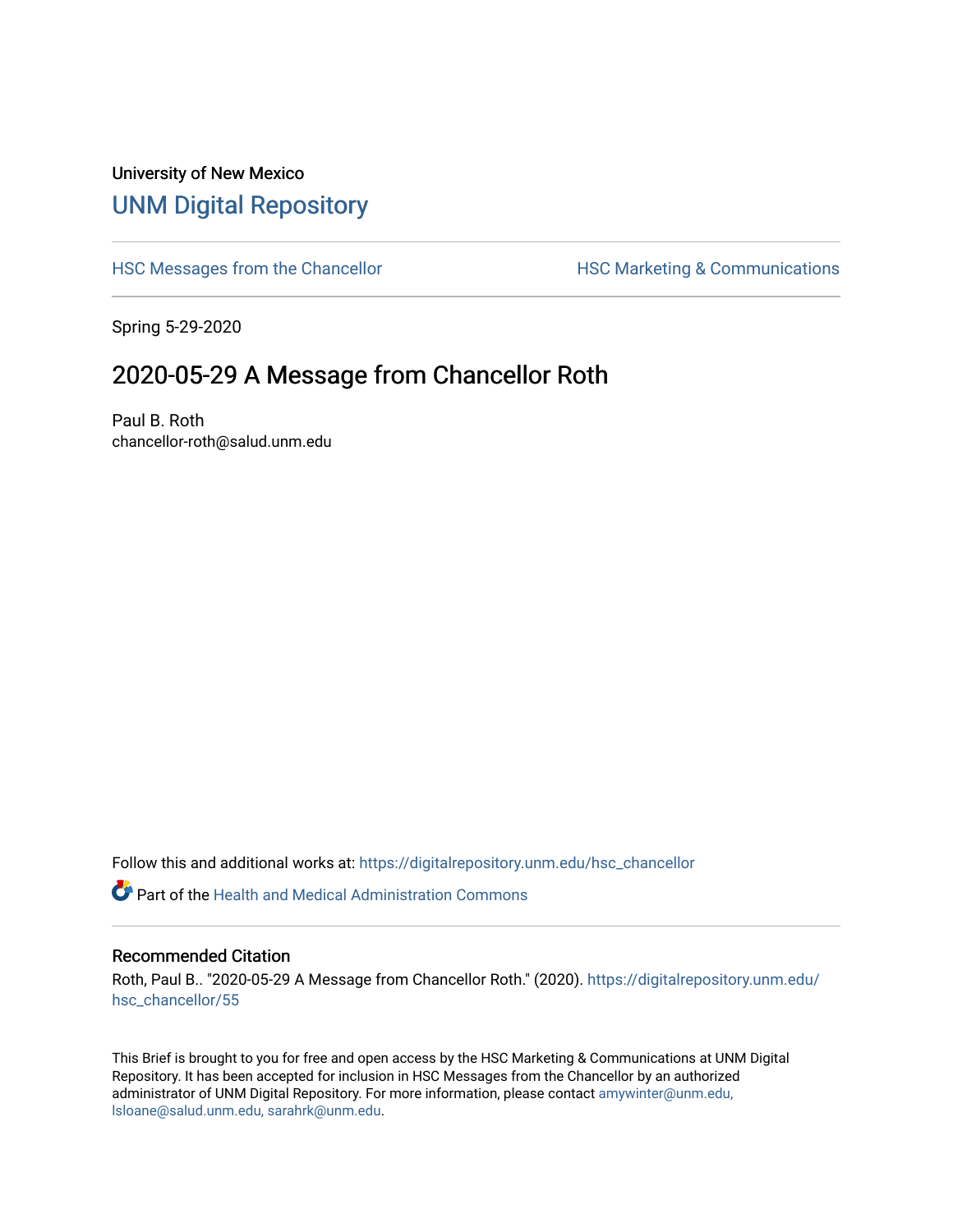

[View this email in your browser](https://mailchi.mp/cc8605d6bd48/message-from-the-chancellor-coronavirus-4425856?e=b4bbfca2c0)

## **A Message from Chancellor Roth**

Dear Colleagues:

Some of us will return to campus on Monday, as we cautiously take a step towards resumption of normal operations.

But we are still early in this process. At this point, please know that if you can do your work from home, you should expect to continue doing so for some time to come. This will be the case for nearly all Tier 2 University employees.

Meanwhile, we are continually evaluating which campus operations to resume – and when. These decisions will be guided by the need to maintain social distancing as a precaution against COVID-19 infection, and our progress in modifying workspaces to make sure employees remain safe.

But each of us must also do our part as individuals to protect ourselves and our coworkers. That includes implementing scientifically validated measures like frequent hand-washing, wearing a mask in public and not congregating in large groups.

And it includes other common-sense measures, like not taking personal trips out of state or traveling to regions of our own state that are still seeing higher rates of infection. It's simple math: if each of us lowers our probability of being exposed to the virus, we lower the likelihood of transmitting it to someone else.

The Reproduction rate in New Mexico is still above 1, which means that the rate of increase in confirmed cases is still advancing, albeit at a slower rate than earlier in March, April and May.